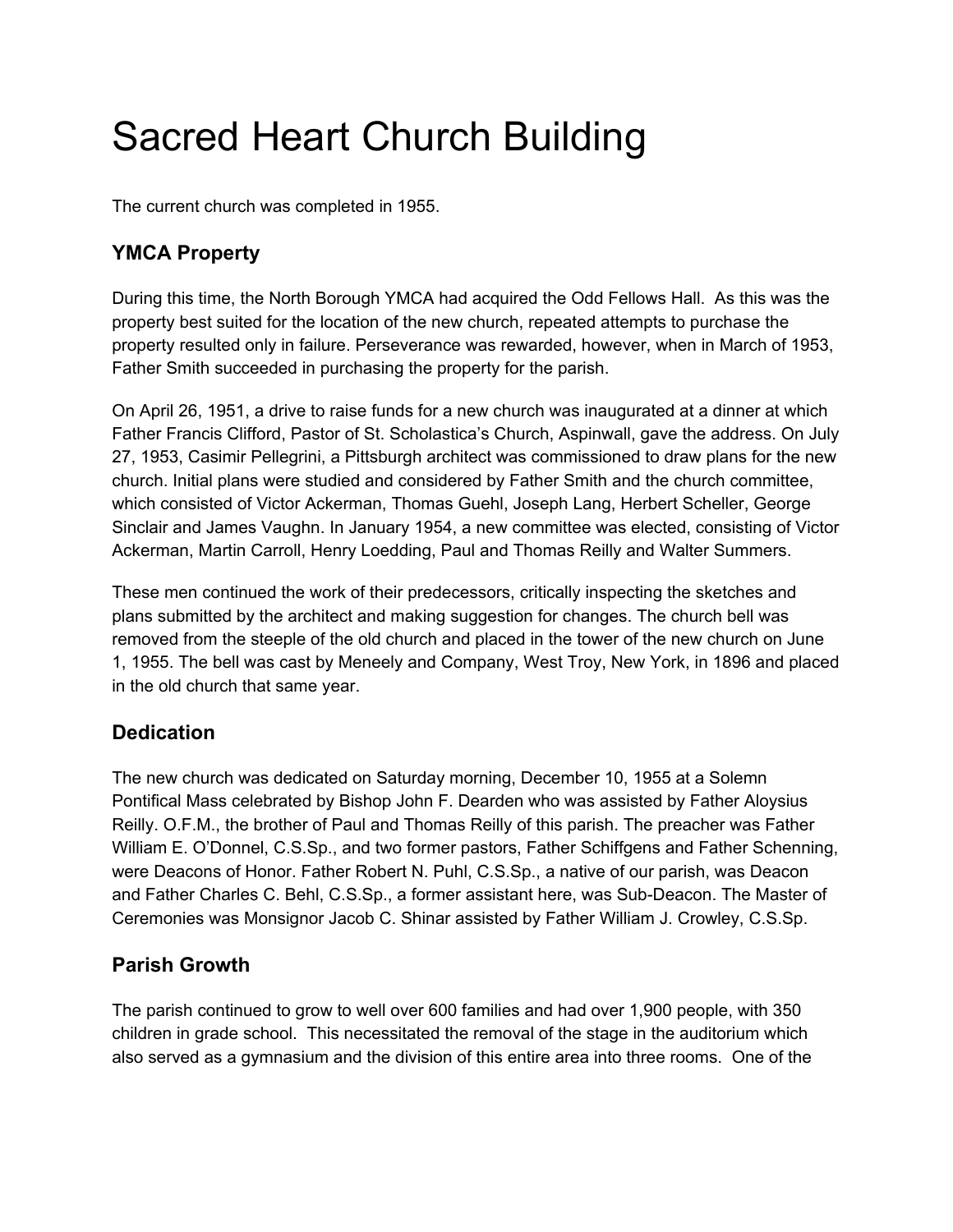rooms was completed and put into service in 1957. Later the other rooms were finished so that there were eight classrooms, an activity room and a library.

Although advised by his doctor that he should take things easier, Father Smith's nature was such that he had to be active at all times and he continued to work long hours. With the help of a substantial legacy, the debt of the parish was paid off only a short time before Father Smith's sudden and unexpected death on September 6, 1958. Father Peter Gross, C.S.Sp., who had come to Sacred Heart Parish in 1948 and who was the acting assistant of the mission in Glenfield, was appointed acting pastor by the Bishop.

On November 1, 1958, Father Vincent G Kmiencinski, a veteran of 33 years of pastoral experience in Bay City, Michigan was appointed pastor of Sacred Heart. It as not long before Father Vincent, as he was best known as, endeared himself to the parishioners, especially the children. Father Vincent, a lover of sports, organized the parish's first Athletic Association and grade school football teams in 1959 and 1960.

Father Gross's manifold duties at St. Mary's in Glenfield required the major part of his time so that the amount of help he could give the pastor was limited. It was necessary to have two visiting priests from Duquesne University every weekend since, in addition to the two Masses at Glenfield and four at Sacred Heart, a mass was said at the mental hospital at Dixmont. One of these visiting priests was Joseph A. Healy, C.S.Sp. The Parishioners soon looked upon Father Healy as a member of the parish and he spent much, if not all, of his free time at Sacred Heart. Hence, when the Bishop requested the parishes throughout the diocese to establish units of the Confraternity of Christian Doctrine, it was Father Healy who established our official unit on Sunday afternoon, September 13, 1959.

Under Father Vincent, Baccalaureate Services for all graduating high school students of Sacred Heart and St. Mary's churches were held annually. The first of these services was on Sunday, June 12, 1960. The following year, June 11,1961, Father Healy celebrated the Baccalaureate Mass and Bishop Wright delivered the Sermon.

Under Father Smith there began a cordial atmosphere between the Protestant clergy and non-Catholics within the confines of the parish.

Father frequently was in demand as a speaker for community affairs. Father Vincent continued this work, which was climaxed by a "Good Will Sunday" on February 19, 1961. This included an open house with guided tours of the church and explanations of Church furnishings, Catholic ritual, customs and practices followed by informal discussion and question period. Hundreds of people, Catholic and non-Catholic and members of the Protestant Clergy were present. Since this was the first such event in the diocese, representatives of other parishes came to observe and study the procedure. A second Good Will Sunday was held on April 1, 1962.

The heavy burden on Father Vincent and Father Gross was reduced when Father Leonard Tuozzolo, C.S.Sp., was appointed as assistant pastor in September 1961. Interested in sports